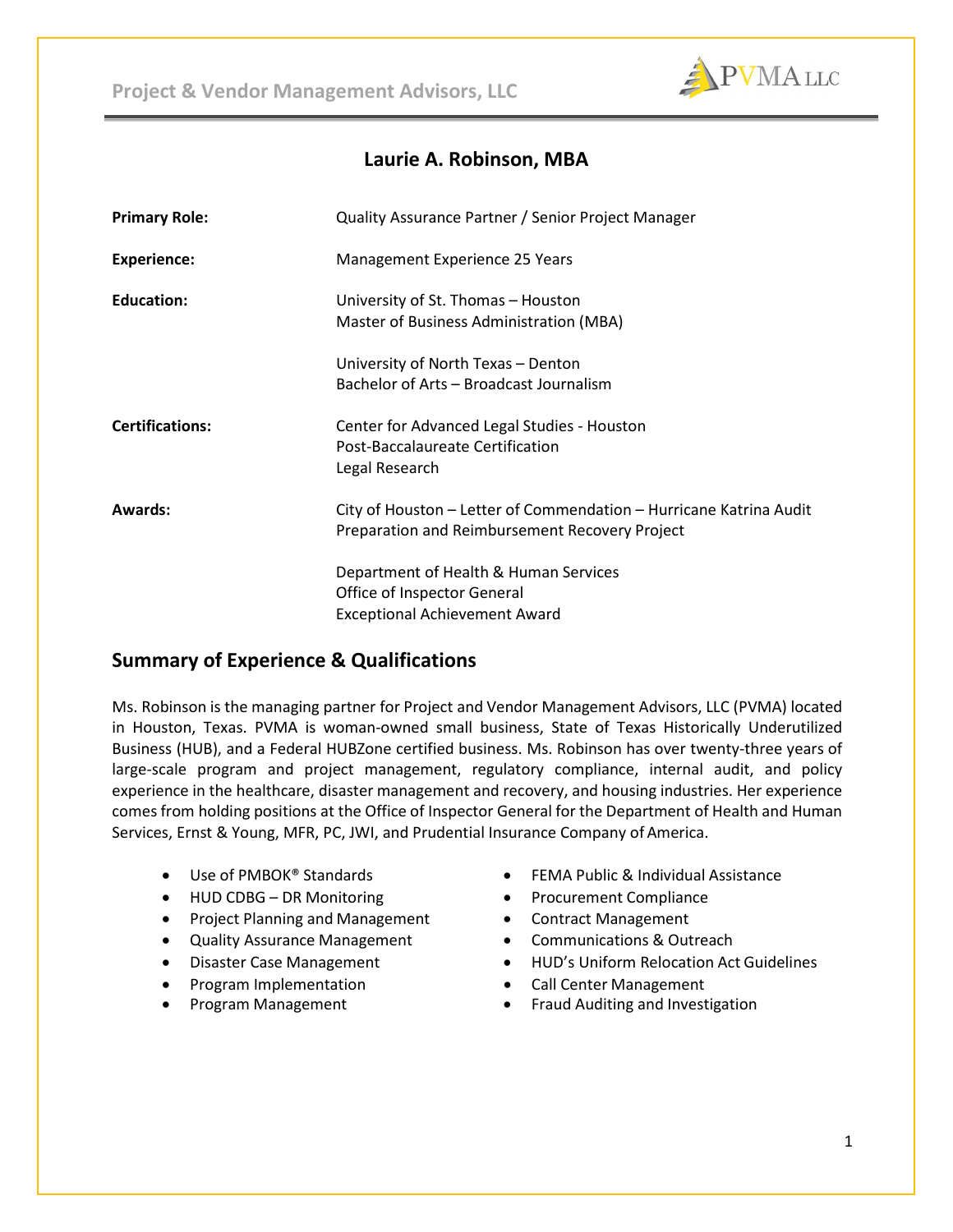## **Project & Vendor Management Advisors, LLC – Houston Jan 2012 – present Founder, Managing Principal**

## **Travis County – COVID-19 Management & Grant Compliance Consulting Services Subcontractor to Guidehouse LLP**

**June 2020 – July 2021** Provided advisory services to the Travis County government COVID 19 response to concerning the compliant use of The Coronavirus Aid, Relief, and Economic Security (CARES) Act funds from the federal Treasury, and the Coronavirus Relief Fund (CRF), the Provider Relief Act (PRF), design a grant application for the use of the Economic Development Administration's COVID 19 funding. Project tasks included, (1) the development of a portfolio strategy that maximizes revenue, (2) allowable reimbursement / expenditures for the response and subsequent economic impacts (3) assist with finding appropriate outside funds to replenish the County's budget and ensure that programs are sustained into the future. In addition, other activities included (1) tracking state and federal COVID-19 response actions, and (2) communicate with the county's federal and state partners and policymakers about the County's unique and specific needs and how best to address them through stimulus funding.

## **Harris County – COVID-19 Grant Compliance Consulting Services Subcontractor to Guidehouse LLP**

**May 2020 – July 2021** Provided advisory services to 2 project workstreams including the County Administration Work Group and the County Public Health Work Group to provide assistant with the development of programs for the compliant use of CARES Act funds. Including the monitoring of COVID 19 Small Business grants program and the County's Rental Assistance Program. Worked directly with department directors to track expenditures for COVID 19 response and performed legal research for the development of program policies and standard operating procedures. Tracked and monitored new laws, regulations and policies concerning COVID 19 federal and state program to communicate changes, additions, guidelines, and new laws.

**Harris County – Budget Department / Community Development Services / Nan McKay & Associates January 2019 to August 2020** – Provided oversight and compliance monitoring services as a team member to Nan McKay & Associates for Harris County. Provided outreach and survey services on behalf of the Harris County Community Services Department to obtain, track and report Income Verification Survey outcomes as a step for implementing a disaster infrastructure project for 3 Harris County residential areas.

#### **Disaster Services Corporation – SVDP USA**

**September 2018 to September 2020** Performed contract and quality assurance oversight for a Consortium of Puerto Rican municipalities providing Disaster Case Management Program (DCMP) operational services to over 2,000 families under a \$10 million FEMA cooperative agreement. Under the DCMP her team provides outreach to the public and other stakeholders concerning recovery services offered by the Federal, commonwealth and nonprofit organizations to assist families back to pre-disaster self-sufficiency.

#### **City of Houston – Housing Programs Harvey - APTIM**

**January 2018 to August 2019** Deputy Project Manager on the Project Management Office Team for the City of Houston, Developed Communication, Marketing and Community Outreach for the community to gain awareness of the Housing and Community Development Departments (HCDD -GLO) Harvey Housing programs including FEMA programs. We assisted the city by conducting over 30 community town hall meetings for residents to provide input into the City's CDBG-DR Action Plan. Process include Grant Management, Community Outreach, Program Marketing, and Communication, and Development of Program Standard Operating Procedures and Process Flows.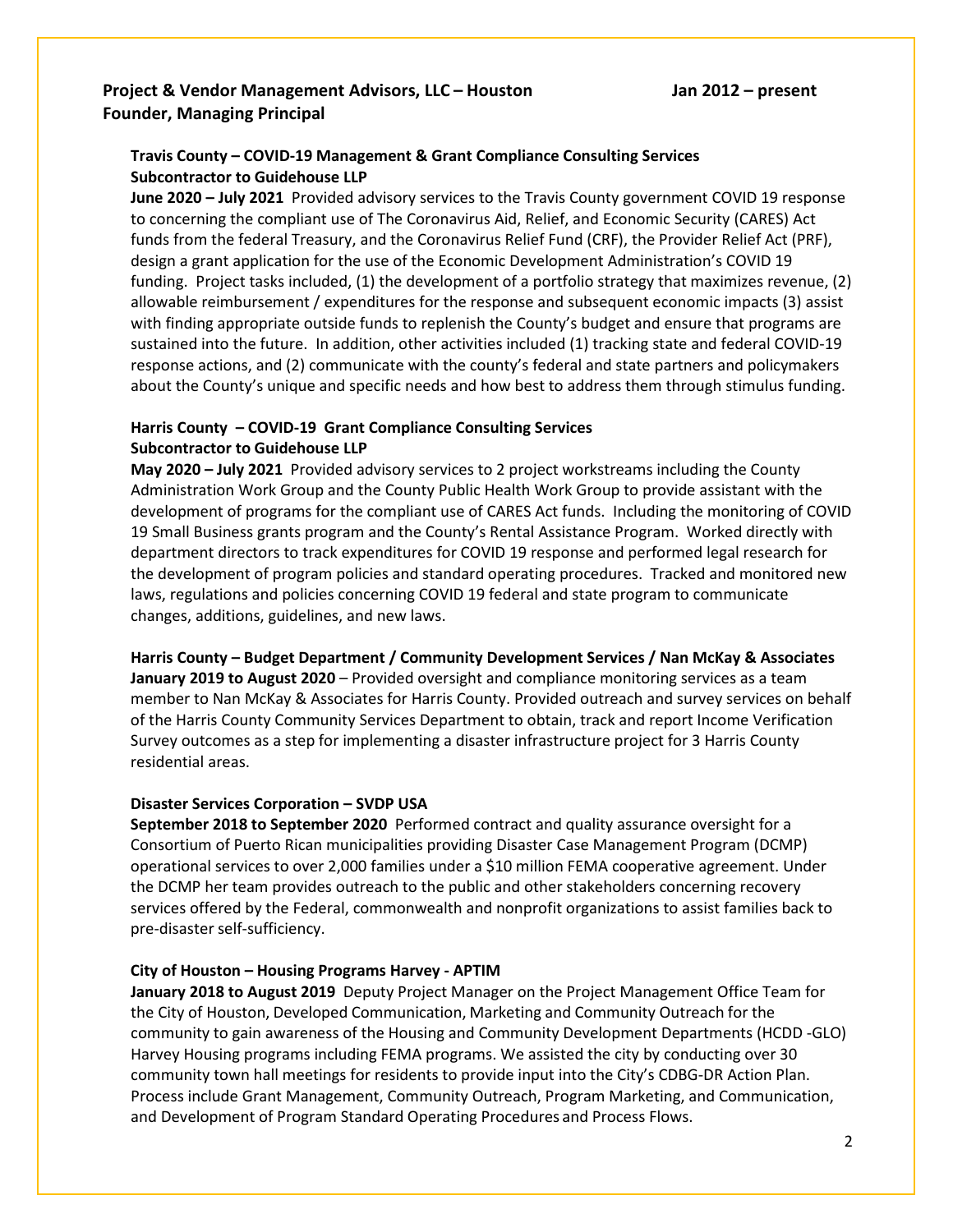#### **State of Texas – General Land Office / Witt – O'Briens**

**November 2017 – August 2018** Assisted in the staff management for the GLO's Harvey short-term management team under contract with Witt – O'Brien's and provided staff for the GLO's Harvey call center, residential and MHU inspections for assigned impacted counties in Texas. Provided Community Outreach, Program Marketing, and Communication and File / Case Managementservices.

#### **Riverside General Hospital – Board of Trustees**

**January 2014 – May 2016** Provided recovery and consulting services for Riverside General Hospital's (RGH) Board of Directors to review RGH's accounting operations and coordinate with FEMA Office of Inspector General's (OIG) auditors and the State of Texas Office of Emergency Management to determine RGH's prior management's use of \$34 million of FEMA Disaster Recovery funds.

#### **MFR Solutions, Inc. – Houston Principal - Public Sector Consulting Dec 2009 - Dec 2011**

**University of Texas Medical Branch Galveston – Financial Management and Grant Administration October 2008 – December 2011** Managed the accounting and reimbursement services to the University of Texas Medical Branch Galveston (UTMB) with a staff of 25 accountants and compliance professional to account for and manage over \$1.5 billion from FEMA and commercial insurance for UTMB's recovery and rebuild efforts.

### **Harris County Housing Authority – Disaster Housing Assistance Program**

**September 2007 – December 2011** Managed eight (8) Disaster Housing Assistance Programs (DHAP) located in Harris County, Memphis, New Orleans, and in 41 U.S. States and Territoriesfollowing Hurricanes Katrina and Ike on behalf of FEMA, HUD and several public housing authorities to provide 24 months of housing payments, case management and monthly rental payments to over 40,000 families impacted by the hurricanes. DHAP used the Uniform Relocation rules published by HUD to relocate program participants during the programs.

#### **State of Louisiana – Office of Community Development**

**October 2009 – September 2010** Managed the Statewide Temporary Rental Assistance Program for the State of Louisiana's Office of Community Development and provided services based on HUD's Uniform Relocation Act guidelines for housing assistance and documentation management services for the Disaster Recovery Unit of the Office of Community Development (OCD) awarded contract to administer the Housing Assistance for Rental Services for eligible households in Louisiana who were displaced as a result of Hurricanes Katrina, Rita, Gustav or Ike, or Road Home Options 1 grantees whose homes have been rebuilt with contaminated drywall. Ms. Robinson managed the close-out activities for families transitioning to permanent housing.

#### **Witt Global, LLC – City of Houston – Department of Finance**

**October 2006 – December 2011** Performed accounting and reimbursement services on behalf of the City of Houston following Hurricanes Katrina and Ike to recovery over \$600 million from FEMA for disaster recovery expenses. Her team worked with all City departments to obtain and manage data and documentation required to gain the reimbursement. Her team also managed the preparation of the city prior to a FEMA Office of Inspector General (OIG) and State audits.